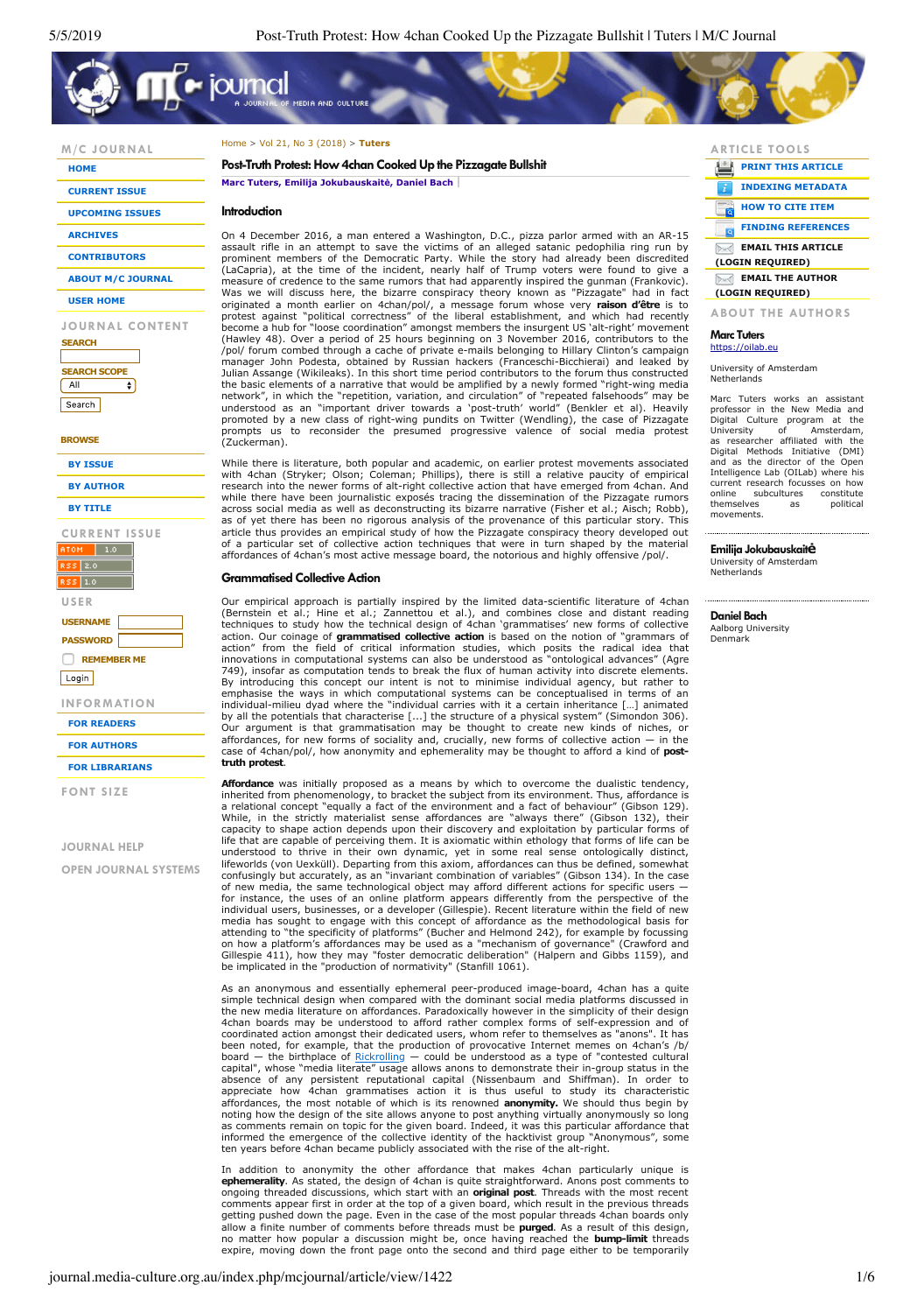catalogued or else to disappear from the site altogether (see Image 1 for how popular threads on /pol/, represented in red, are purged after reaching the bumplimit).

55 minutes all 4chan/pol/ threads and their positions, sampled every 2 minutes (Hagen)

# **Image 1: 55 minutes of all 4chan/pol/ threads and their positions, sampled every 2 minutes (Hagen)**

Adding to this ephemerality, general discussion on 4chan is also governed by moderators this in spite of 4chan's anarchic reputation — who are uniquely empowered with the ability to effectively kill a thread, or a series of threads. **Autosaging**, one of the possible techniques available to moderators, is usually only exerted in instances when the discussion is deemed as being offtopic or inappropriate. As a result of the combined affordances, discussions can be extremely rapid and intense — in the case of the creation of Pizzagate, this process took 25 hours (see Tokmetzis for an account based on our research).

The combination of 4chan's unique affordances of anonymity and ephemerality brings us to a third factor that is crucial in order to understand how it is that 4chan anons cooked-up the<br>Pizzagate story: the **general thread**. This process involves anons combing through previous discussion threads in order to create a new thread that compiles all the salient details on a given topic often archiving this data with services like Pastebin — an online content hosting service usually used to share snippets of code — or Google Docs since the latter tend to be less ephemeral than 4chan.

In addition to keeping a conversation alive after a thread has been purged, in the case of<br>Pizzagate we noticed that general threads were crucial to the process of framing those<br>discussions going forward. While multiple ge one will consolidate the ongoing conversation thereby affording significant authority to a single author (as opposed to the anonymous mass) in terms of deciding on which parts of a prior thread to include or exclude. While general threads occur relatively commonly in 4chan, in the case of Pizzagate, this process seemed to take on the form of a real-time collective research<br>effort that we will refer to as **bullshit accumulation**.

The analytic philosopher Harry Frankfurt argues that bullshit is form of knowledge-production that appears unconcerned with objective truth, and as such can be distinguished from misinformation. Frankfurt sees bullshit as "more ambitious" than misinformation defining it as "panoramic rather than particular" since it is also prepared to "fake the context", which in his estimation makes bullshit a "greater enemy of the truth" than lies (62, 52). Through an investigation into the origins of Pizzagate on /pol/, we thus are able to understand how grammatised collective action assists in the accumulation of bullshit in the service of a kind of post-truth political protest.

### **Bullshit Accumulation**

4chan has a pragmatic and paradoxical relationship with belief that has be characterised in terms of kind of quasi-religious ironic collectivism (Burton). Because of this "weaponizing [of]<br>irony" (Wilson) it is difficult to objectively determine to what extent anons actually believed that Pizzagate was real, and in a sense it is beside the point. In combination then with the site's aforementioned affordances, it is this peculiar relationship with the truth which thus makes /pol/ so uniquely productive of bullshit.

## Original pizzagate post on 4chan/pol/ **Image 2: Original pizzagate post on 4chan/pol/**

When #Pizzagate started trending on Twitter on 4 November 2017, it became clear that much of the narrative, and in particular the 'pizza connection', was based on arcane (if not simply<br>ridiculous) interpretations of a cache of e-mails belonging to Hillary Clinton's campaign<br>manager John Podesta released by Wiki did not explore its origins, perhaps because of the fact that 4chan does not consistently archive its threads. Our analysis overcame this obstacle by using a third party archive, <u>Archive4plebs</u>,<br>which allowed us to pinpoint the first instance of a thread (/pol/) that discussed a connection between the keyword "pizza" and the leaked emails (Image 2).

#### 4chan/pol/Pizzagate general threads

### **Image 3: 4chan/pol/Pizzagate general threads**

Starting with the timestamp of the first thread, we identified a total of 18 additional general threads related to the topic of Pizzagate (see Image 3). This establishes a 25-hour timeframe in<br>which the Pizzagate narrative was formed (from Wednesday 2 November 2016, 22:17:20, until Thursday 3 November 2016, 23:24:01). We developed a timeline (Image 4) identifying 13 key moments in the development of the Pizzagate story such as the first attempts at disseminating the narrative to other platforms such as the Reddit forum r/The\_Donald a popular forum whose reactionary politics had arguably set the broader tone for the Trump campaign (Heikkila).

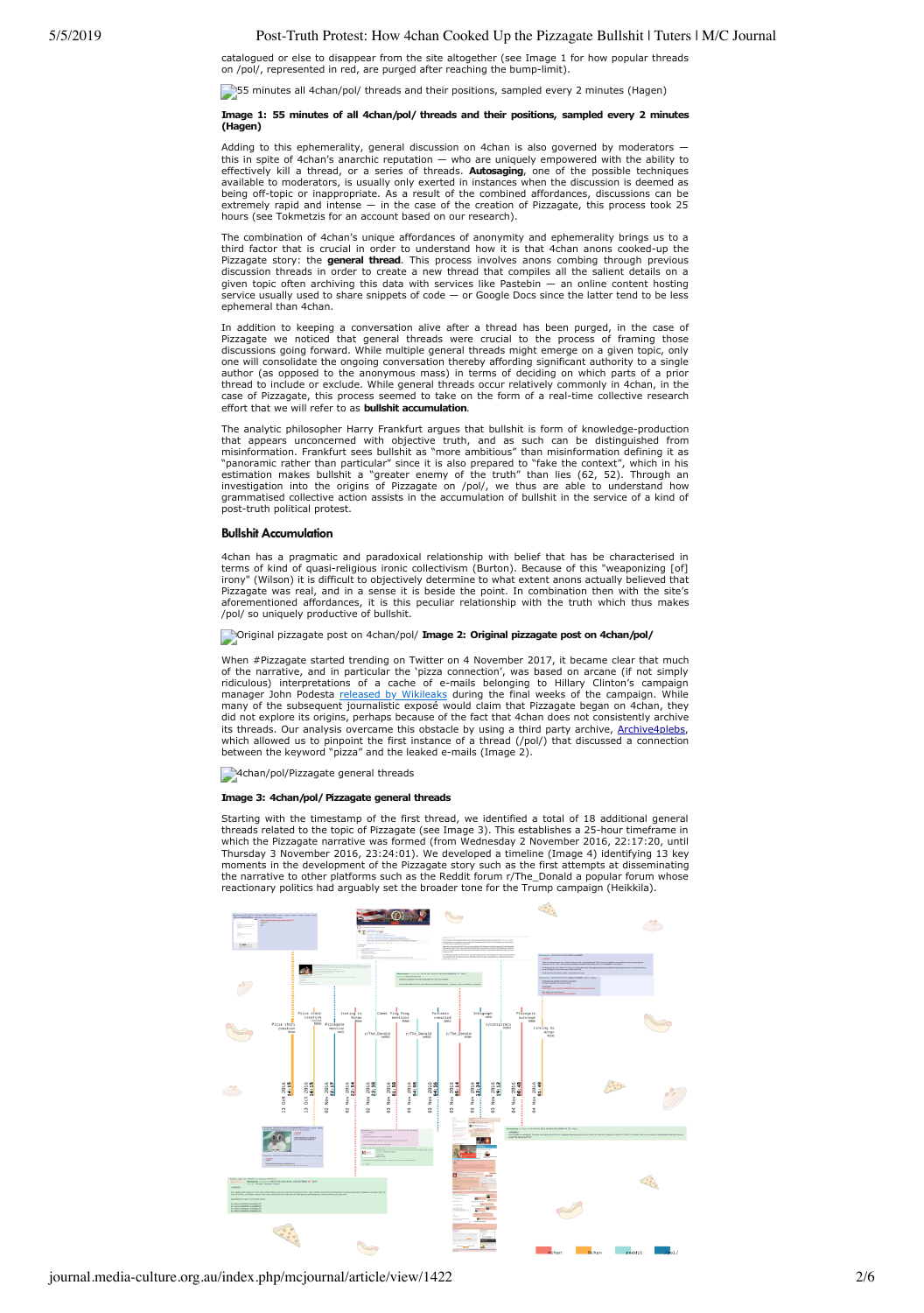#### **Image 4: timeline of the birth of Pizzagate. Design by Elena Aversa, information design student at Density Design Lab.**

The association between the Clinton campaign and pedophilia came from another narrative on<br>4chan known as 'Orgy Island', which alleged the Clintons flew to a secret island for sex tourism<br>aboard a private jet called "Lolit had served 13 months in prison for soliciting an underage prostitute. As with the Pizzagate story, this narrative also appears to have developed through the shared infrastructure of Pastebin links included in general posts (Pastebin) often alongside Wikileaks links.

|                                                                                                                             | Anyone else searching the Podesta emails for "Pizza" Anonymous ID: dLime iGP Thu 03 Nov 2016                                                                                                                                                                                                                                                                                                                                                                               |
|-----------------------------------------------------------------------------------------------------------------------------|----------------------------------------------------------------------------------------------------------------------------------------------------------------------------------------------------------------------------------------------------------------------------------------------------------------------------------------------------------------------------------------------------------------------------------------------------------------------------|
| the policy of colorado and<br>the plan prescription is car                                                                  | Ouoted By: >>95780766 >>95781459                                                                                                                                                                                                                                                                                                                                                                                                                                           |
| <b>SIX MARINE</b><br>industry editions adved performed in                                                                   | Some weirdness.                                                                                                                                                                                                                                                                                                                                                                                                                                                            |
|                                                                                                                             | Hillary doesn't seem like the type to host a pizza party. Unless by Pizza they mean Cheese Pizza.                                                                                                                                                                                                                                                                                                                                                                          |
| thereon price parts of designed for this as parts on<br>Southern in terms, but don't see<br>the country<br><b>TOTAL BAT</b> | https://wikileaks.org/podesta-emails/emailid/27029                                                                                                                                                                                                                                                                                                                                                                                                                         |
|                                                                                                                             | View Same Google iqdb SauceNAO & hour jpg 48KiB 794x532                                                                                                                                                                                                                                                                                                                                                                                                                    |
| 46KiB, 1041x759, pizza.jpg                                                                                                  | Anonymous ID:dLlmejGP Thu 03 Nov 2016 01:18:10 No.95780766   Report<br><b>Contractor</b><br>Antiscoperated                                                                                                                                                                                                                                                                                                                                                                 |
| View Same Google jodb<br>SauceNAO &                                                                                         | at and the common country of<br>>>95780640<br><b>ANGELES COMPANY</b>                                                                                                                                                                                                                                                                                                                                                                                                       |
|                                                                                                                             | <b>CONTRACTOR</b><br>What does "get pizza for an hour" mean?<br>$100 - 100$<br><b>ANTI ANGELES</b><br>the price lab<br>the country company of the country of                                                                                                                                                                                                                                                                                                               |
|                                                                                                                             | $\frac{1}{2} \left( \frac{1}{2} \right) \left( \frac{1}{2} \right) \left( \frac{1}{2} \right) \left( \frac{1}{2} \right) \left( \frac{1}{2} \right) \left( \frac{1}{2} \right) \left( \frac{1}{2} \right) \left( \frac{1}{2} \right) \left( \frac{1}{2} \right) \left( \frac{1}{2} \right) \left( \frac{1}{2} \right) \left( \frac{1}{2} \right) \left( \frac{1}{2} \right) \left( \frac{1}{2} \right) \left( \frac{1}{2} \right) \left( \frac{1}{2} \right) \left( \frac$ |
| Wew Same Google indb SauceNAO & hand.jpg, 39KiB, 743x534                                                                    |                                                                                                                                                                                                                                                                                                                                                                                                                                                                            |
| <b>MARINE FOR A STREET AND COUNTY</b>                                                                                       | Anonymous ID: dLimeiGP Thu 03 Nov 2016 01:19:21 No.95780955 Pa Report<br>https://wikileaks.org/podesta-emails/emailid/23561                                                                                                                                                                                                                                                                                                                                                |
| THE STATE IN CASE OF REAL PR<br>$\sim$ 100 per per la seconda<br>---<br><b>CALL AND AN</b>                                  |                                                                                                                                                                                                                                                                                                                                                                                                                                                                            |
|                                                                                                                             | Anonymous ID: aId3NuRC Thu 03 Nov 2016 01:20:56 No.95781180   Report                                                                                                                                                                                                                                                                                                                                                                                                       |

#### **Image 5: Clues about "pizza" being investigated**

Orgy Island and other stories were thus combined together with 'clues', many of which were found in the leaked Podesta emails, in order to imagine the connections between pedophila and pizza. It was noticed that several of Podesta's e-mails, for example, mentioned the phrase<br>'cheese pizza' (see Image 5), which on 4chan had long been used as a code word for 'child<br>pornography' , the latter which is ba

From: Marina Abramovic <marinaxabramovic@gmail.com<mailto:marinaxabramovic@gmail.com>>

Date: June 28, 2015 at 2:35:08 AM GMT+2

To: Tony Podesta <podesta@podesta.com<mailto:podesta@podesta.com>>

Subject: Dinner

Dear Tony

I am so looking forward to the Spirit Cooking dinner at my place. Do you think you will be able to let me know if your brother is joining?

All my love, Marina

ARRAMOVTC LLC

#### **Image 6: leaked Podesta email from Marina Abramovic**

In another leaked e-mail, for example, sent to Podesta from the renowned performance artist Marina Abramovich (see Image 6), a reference to one of her art projects, entitled 'Spirit Cooking' — an oblique reference to the midcentury English occultist Aleister Crowley — was interpreted as evidence of Clinton's involvement in satanic rituals (see Image 7). In the course of this one-day period then, many if not most of the coordinates for the Pizzagate narrative<br>were thus put into place subsequently to be amplified by a new breed of populist social media activists in protest against a corrupt Democratic establishment.

| Anonymous ID: 0YQmKy7x Thu 03 Nov 2016 19:09:36 No.95904758<br>Report<br>luoted By: >>95904991 >>95905491 >>95906424 >>95907432            |
|--------------------------------------------------------------------------------------------------------------------------------------------|
| m8s i think this might be hinting at something                                                                                             |
| https://wikileaks.org/podesta-emails/emailid/15893                                                                                         |
| >I am so looking forward to the Spirit Cooking dinner at my place. Do you think you will be able to let me know if your brother is joining |
| Spirit Cooking Dinner?                                                                                                                     |
| literally what?                                                                                                                            |

#### **Image 7: /pol/anon's reaction to the email in Image 6**

During its initial inception on /pol/, there was the apparent need for visualisations in order make sense of all the data. Quite early on in the process, for example, one anon posted:

# **my brain is exploding trying to organize the connections. Anyone have diagrams of these connections?**

In response, anons produced numerous conspiratorial visualisations, such as a map featuring all the child-related businesses in the neighbourhood of the D.C. pizza parlor — owned by the<br>boyfriend of the prominent Democratic strategist David Brock — which seemed to have logos of<br>the same general shape as the symbo seems furthermore to line up in the shape of a satanic pentagram (see Image 8). Such visualisations appear to have served three purposes: they helped anons to identify connections,<br>they helped them circumvent 4chan's purging process — indeed they were often hosted on<br>third-party sites such as Imgur — and f Pizzagate narrative to a broader audience.

Anonymoysly authored Pizzagate map revealing a secret pedophilia network in D.C.

#### **Image 8. Anonymously authored Pizzagate map revealing a secret pedophilia network in D.C.**

By using an inductive approach to categorise the comments in the general threads a set of nonexclusive codes emerged, which can be grouped into five overarching categories: **researching,**<br>**interpreting, soliciting, archiving** and **publishing**. As visualised in Image 9, the techniques used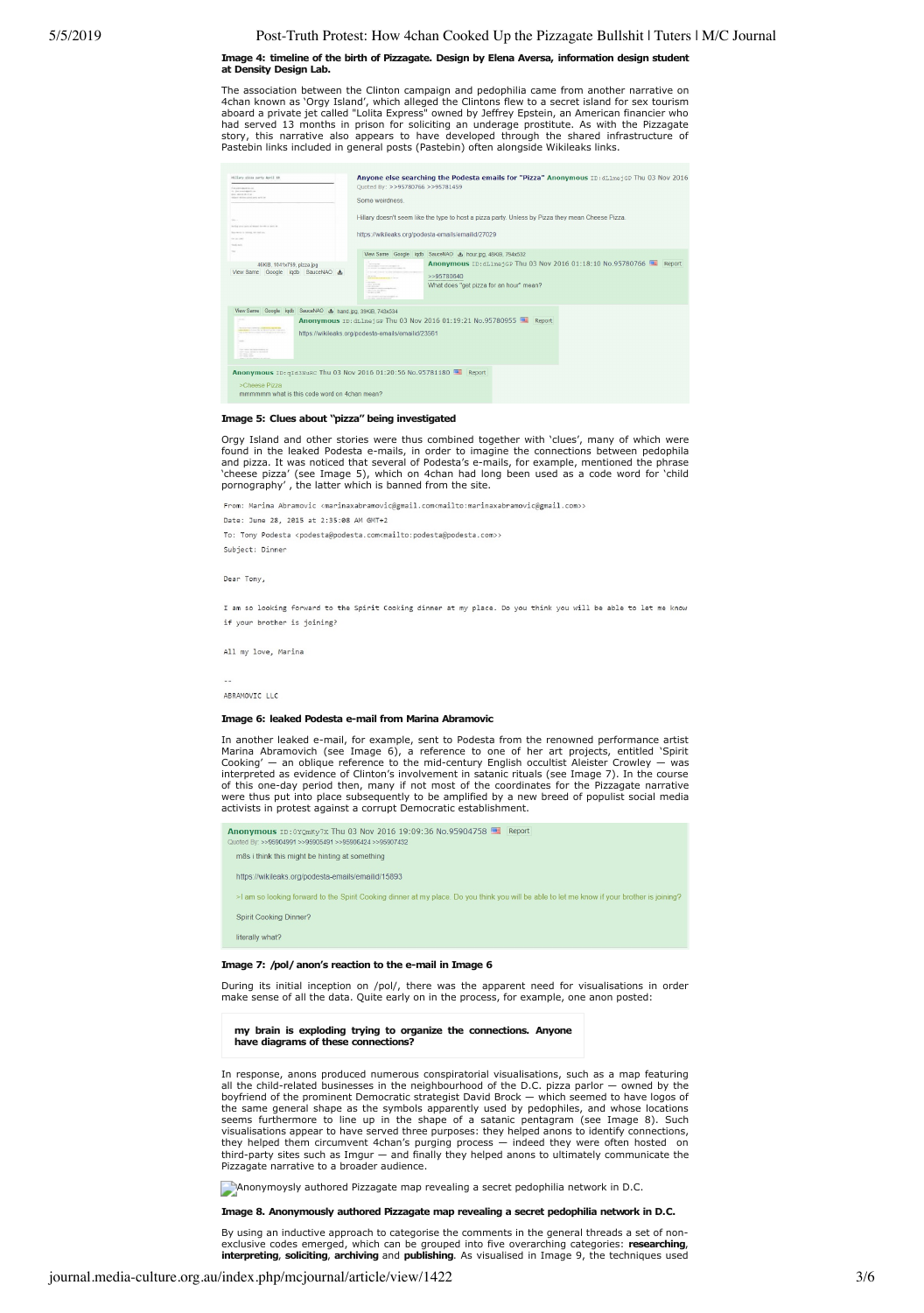## 5/5/2019 Post-Truth Protest: How 4chan Cooked Up the Pizzagate Bullshit | Tuters | M/C Journal

by anons in the genesis of Pizzagate appears as a kind of vernacular rendition of many of the same "digital methods" that we use as Internet researchers. An analysis of these techniques thus helps us to understanding how a grammatised form of collective action arises out of anons' negotiations with the affordances of 4chan — most notably the constant purging of threads and how, in special circumstances, this can lead to bullshit accumulation.

vernacular digital methods on /pol/

#### **Image 9: vernacular digital methods on /pol/**

#### **Conclusion**

What this analysis ultimately reveals is how 4chan/pol/'s ephemerality affordance contributed to an environment that is remarkably productive of bullshit. As a type of knowledgeaccumulation, bullshit confirms preconceived biases through appealing to emotion — this at the expense of the broader shared epistemic principles, an objective notion of "truth" that arguably<br>forms the foundation for public reason in large and complex liberal societies (Lynch). In this<br>sense, the bullshit of Pizz discourse which nurtures a conspiratorial redefining of emotional truth as "whatever respectable society had hypocritically passed over, or covered with corruption" (49).

As right-wing populism establishes itself evermore firmly in many countries in which<br>technocratic liberalism had formerly held sway, the demand for emotionally satisfying post-<br>truth, will surely keep the new online bullsh same figures who initially assiduously sought to promote Pizzagate have subsequently tried to distance themselves from the story (Doubeck; Colbourn), Pizzagate continues to live on in certain 'alternative facts' communities (Voat).

If we conceptualise the notion of a 'public' as a local and transient entity that is, above all, defined by its active engagement with a given `issue' (Marres), then perhaps we should<br>consider Pizzagate as representing a new post-truth species of issue-public. Indeed, one could go so far as to argue that, in the era of posttruth, the very 'reality' of contemporary issuespublics are increasingly becoming a function of their what communities want to believe. Such a neopragmatist theory might even be used to support the posttruth claim — as produced by the grammatised collective actions of 4chan anons in the course of a single day — that **Pizzagate is real!**

#### **References**

Agre, Phillip E. "Surveillance and Capture." The New Media Reader. Eds. Noah Wardrip-Fruin and Nick Montfort. Cambridge, MA: MIT P, 2003 [1994]. 740–60.

Aisch, Gregor, Jon Huang, and Cecilia Kang. "Dissecting the #PizzaGate Conspiracy Theories." **New York Times**, 10 Dec. 2016. 1 Aug. 2018 New York Times, and contains the Dec.<br>New York Times, 10 Dec. 2016. 1 Aug.<br><https://www.nytimes.com/interactive/2016/12/10/business/media/pizzagate.html>.

Arendt, Hannah. **Origins of Totalitarianism**. New York: Houghton Mifflin Harcourt, 1968.

Benkler, Yochai, Robert Faris, Hal Roberts, and Ethan Zuckerman. "Study: Breitbart-Led Right-Wing Media Ecosystem Altered Broader Media Agenda." **Columbia Journalism Review,** 3 Mar.<br>2017. 1 Aug. 2018 <<u>https://www.cjr.org/analysis/breitbart-media-trump-harvard-study.php>.</u>

Bernstein, Michael S., Andres Monroy-Hernandez, Harry Drew, Paul Andre, Katrina Panovich,<br>and Greg Vargas. "4chan and /b/: An Analysis of Anonymity and Ephemerality in a Large Online<br>Community." **Proceedings of the Fifth I Media,** 2011**.**

Bucher, Taina, and Anne Helmond. "The Affordances of Social Media Platforms." **The SAGE Handbook of Social Media**. Eds. Jean Burgess, Thomas Poell, and Alice Marwick. London and New York: SAGE, 2017.

Burton, Tara Isabella. "Apocalypse Whatever — Real Life." **Reallifemag,** 13 Dec. 2017. 1 Aug.<br>2018 <<u>http://reallifemag.com/apocalypse-whatever/</u>>.

Colburn, Randall. "Celebrate the 1-Year Anniversary of the #Pizzagate Shooting by Getting Mike<br>Cernovich Kicked Off Twitter." **AVClub,** 4 Dec. 2017. 1 Aug. 2018<br><https://www.avclub.com 1820983596>.

Coleman, Gabriella. **Hacker, Hoaxer, Whistleblower, Spy: The Many Faces of Anonymous**. New York: Verso, 2014.

Crawford, Kate, and Tarleton L. Gillespie. "What Is a Flag For? Social Media Reporting Tools and the Vocabulary of Complaint." **New Media & Society** 18.3 (2016): 410428.

Doubeck, James. "Conspiracy Theorist Alex Jones Apologizes For Promoting 'Pizzagate'." **NPR**, 26 Mar. 2017. 1 Aug. 2018 <https://www.npr.org/sections/thetwo-<br>way/2017/03/26/521545788/conspiracy-theorist-alex-jones-apologizes-for-promotingpizzagate>.

Fisher, Marc, John Woodrow Cox, and Peter Hermann. "Pizzagate: From Rumor, to Hashtag, to<br>Gunfire in D.C." The Washington Post, 6 Dec. 2016. Influence Confinent<br><https://www.washingtonpost.com/local/pizzagate-from-rumor-to Gunfire in D.C." **The Washington Post**, 6 Dec. 2016. 1 Aug. 2018<br><https://www.washingtonpost.com/local/pizzagate-from-rumor-to-hashtag-to-gunfire-indc/2016/12/06/4c7def50-bbd4-11e6-94ac-3d324840106c\_story.html? utm\_term=.ef9c2b1edc2f>.

Franceschi-Bicchierai, Lorenzo. "How Hackers Broke into John Podesta and Colin Powell's Gmail Accounts." **Motherboard**, 22 Oct. 2016. 1 Aug. 2018<br><https://motherboard.vice.com/en\_us/article/mg7xjb/how-hackers-broke-into-john-podestaand-colin-powells-gmail-accounts>.

Frankfurt, Harry. **On Bullshit**. Princeton: Princeton UP, 2005.

Frankovic, Kathy. "Belief in Conspiracies Largely Depends on Political Identity." **YouGov**, 2016. 1 Aug. 2018 <https://today.yougov.com/topics/politics/articlesreports/2016/12/27/beliefconspiracies-largely-depends-political-iden>

Gibson, James J. **The Ecological Approach to Visual Perception**. New York: Taylor & Francis, 1986.

Gillespie, Tarleton. "The Politics of 'Platforms'." **New Media & Society** 12.3 (2010): 347–64.

Halpern, Daniel, and Jennifer Gibbs. "Social Media as a Catalyst for Online Deliberation? Exploring the Affordances of Facebook and YouTube for Political Expression." **Computers in Human Behavior** 29.3 (2013): 1159–1168.

Hawley, George. Making Sense of the Alt-Right. New York: Columbia UP, 2017.